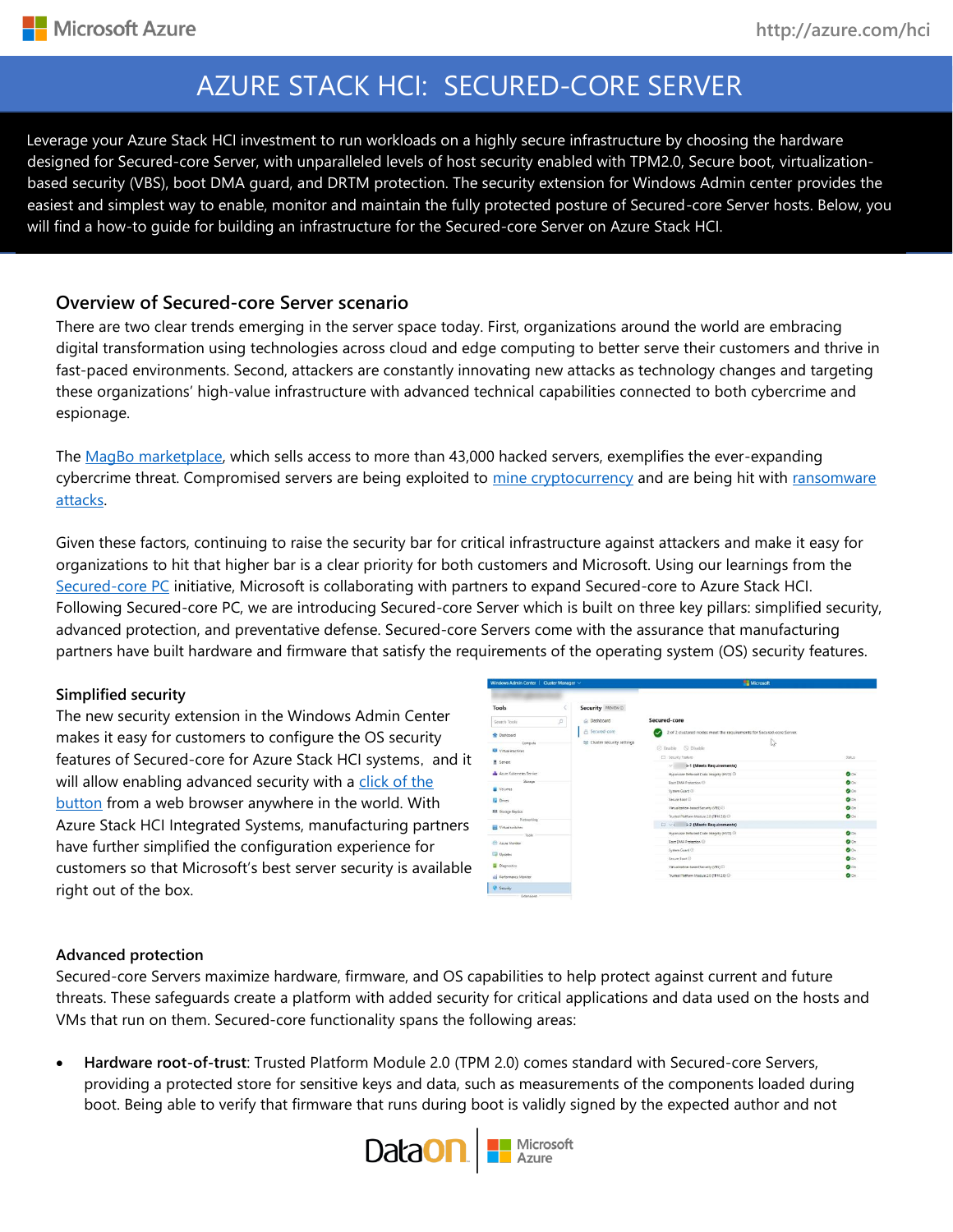tampered with helps improve supply chain security. This hardware root-of-trust elevates the protection provided by capabilities like BitLocker, which uses the TPM 2.0 and facilitates the creation of attestation-based workflows that can be incorporated into zero-trust security strategies.

- **Firmware protection**: In the last few years, there has been a significant [uptick in firmware vulnerabilities,](https://www.microsoft.com/security/blog/2019/10/21/microsoft-and-partners-design-new-device-security-requirements-to-protect-against-targeted-firmware-attacks/) in large part due to the higher level of privileges that firmware runs combined with limited visibility into firmware by traditional anti-virus solutions. Using processor support for Dynamic Root of Trust of Measurement (DRTM) technology, Secured-core systems put firmware in a hardware-based sandbox helping to limit the impact of vulnerabilities in millions of lines of highly privileged firmware code. Along with pre-boot DMA protection, Securedcore systems provide protection throughout the boot process.
- **Virtualization-based security (VBS):** Secured-core Server support VBS and hypervisor-based code integrity (HVCI). The cryptocurrency mining attack mentioned earlier leveraged the [EternalBlue exploit.](https://www.microsoft.com/security/blog/2017/06/30/exploring-the-crypt-analysis-of-the-wannacrypt-ransomware-smb-exploit-propagation/) VBS and HVCI help protect against this entire class of vulnerabilities by isolating privileged parts of the OS, like the kernel, from the rest of the system. This helps to ensure that servers remain devoted to running critical workloads and helps protect related applications and data from attack and exfiltration.

#### **Preventative defense**

Enabling Secured-core functionality helps proactively defend against and disrupt many of the paths attackers may use to exploit a system. This set of defenses also enables IT and SecOps teams better leverage their time across the many areas that need their attention.

## **DataON Integrated Systems for Azure Stack HCI**

DataON Integrated Systems for Azure Stack HCI are designed for remote office/branch offices, edge, and IoT deployments. These deployments can present a challenge for IT departments because of constrained budgets, space and power footprints, and limited IT resources.

DataON Integrated Systems can be optimized for high performance with all-NVMe storage or balanced capacity and storage with flexible hybrid NVMe cache and SSD/HDD storage. With Azure Stack HCI, customers can get great resiliency with nested two-way mirroring.

DataON is an exclusive Microsoft partner, with 100 Integrated Systems and validated nodes in the Microsoft Azure Stack HCI Catalog, as well as over 1000 HCI clusters and 150PB of storage deployed. DataON is a Microsoft Gold Partner, Microsoft Cloud Service Provider (CSP). and an Intel Strategic OEM Partner.

## **DataON MUST and MUST Pro for Windows Admin Center**

DataON MUST and MUST Pro are included with DataON integrated systems. DataON MUST provides real-time monitoring & alerts for Azure Stack HCI. It features a centralized dashboard, historic data reporting, enhanced disk mapping, email alerts, and call home services. MUST Pro integrates with Microsoft's cluster aware updating (CAU) functionality to simplify deployment and updates to Azure Stack HCI, with minimal disruptions to your infrastructure. It checks and ensures that servers have the same OS version, drivers, firmware, BIOS, and BMC. It also checks the drivers and firmware for network cards, host bust adapters, and SSD and HDD drives. With a single click, your entire cluster can be updated, helping to you secure against the latest server exploits.

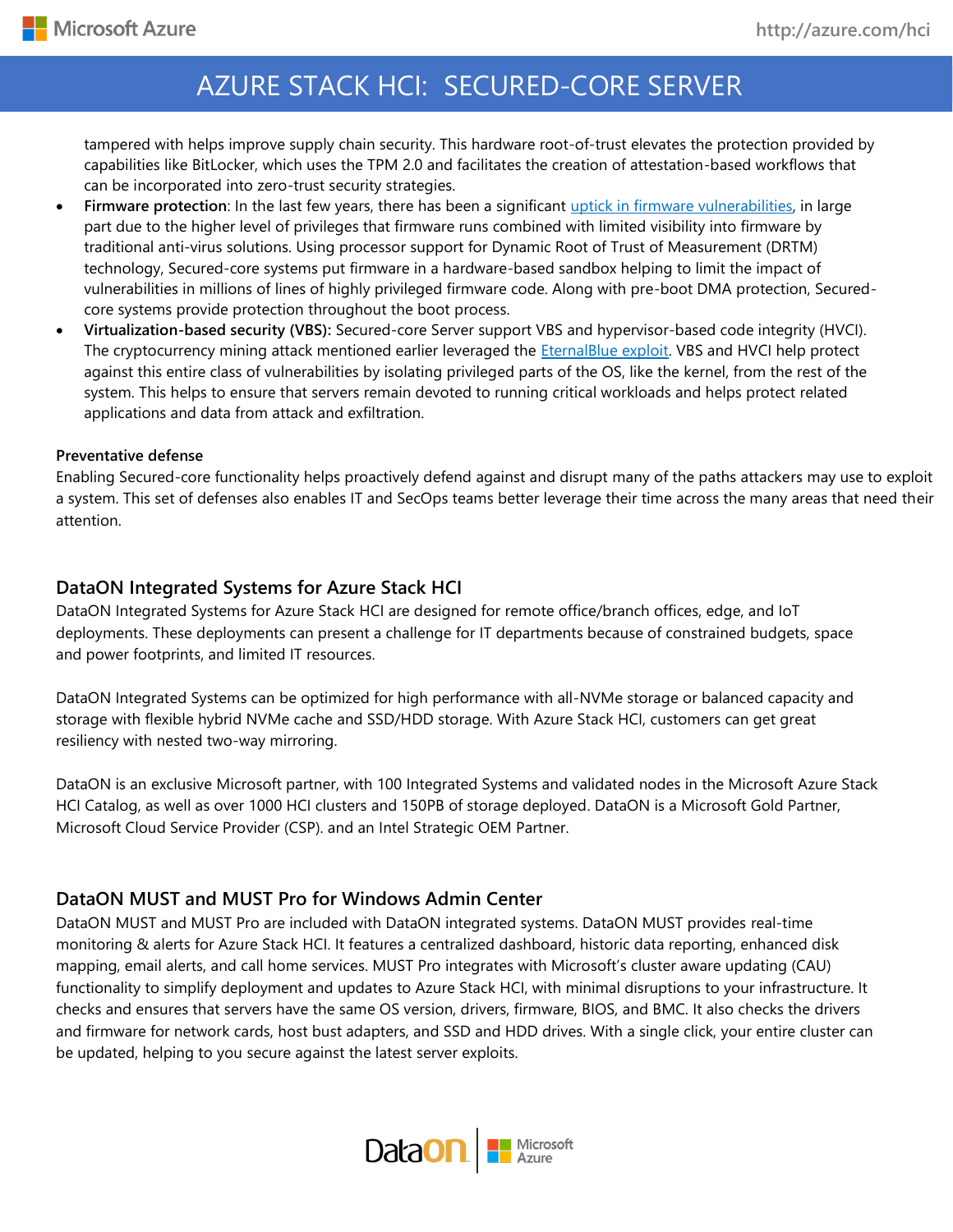## **How to deploy Secured-core Server enabled Azure Stack HCI**

1. Plan Hardware Deployment

DataON Integrated Systems are certified for the Secured-core Server Additional Qualification, which means the products are capable of providing the following functionalities:

- 1. TPM2.0
- 2. Secure boot
- 3. Virtualization Based Security
- 4. Hypervisor-protected Code Integrity
- 5. Pre-boot DMA protection
- 6. DRTM protection



| <b>DataON</b>                                   | <b>DataON</b>     | <b>DataON</b>    | <b>DataON</b>                                                                       | <b>DataON</b>    | <b>DataON</b>    |  |
|-------------------------------------------------|-------------------|------------------|-------------------------------------------------------------------------------------|------------------|------------------|--|
| AZS-6112                                        | AZS-6212          | AZS-6224         | AZS-108                                                                             | AZS-212          | AZS-216          |  |
| Optimized for                                   | Optimized for     | Optimized for    | Optimized for                                                                       | Optimized for    | Optimized for    |  |
| size &                                          | IOPS &            | IOPS &           | size &                                                                              | IOPS &           | IOPS &           |  |
| performance                                     | capacity          | performance      | performance                                                                         | capacity         | performance      |  |
| 2 to 16 Nodes                                   |                   |                  | 2 to 16 Nodes                                                                       |                  |                  |  |
| All-NVMe                                        | Hybrid            | All-NVMe         | All-NVMe                                                                            | Hybrid           | All-NVMe         |  |
| flash storage                                   | storage           | flash storage    | flash storage                                                                       | storage          | flash storage    |  |
|                                                 | 2U / 1-Node Rack  |                  |                                                                                     |                  |                  |  |
| 1U / 1-Node Rack                                | 2x 2.5"/3.5" NVMe | 2U / 1-Node Rack | 1U / 1-Node Rack                                                                    | 2U / 1-Node Rack | 2U / 1-Node Rack |  |
| 12x 2.5" Bays                                   | $+10\times3.5"$   | 24x 2.5" Bays    | 8x 2.5" Bays                                                                        | 12x 3.5" Bays    | 16x 2.5" Bays    |  |
|                                                 | SAS/SATA          |                  |                                                                                     |                  |                  |  |
| 3rd Generation Intel® Xeon® Scalable processors |                   |                  | 2 <sup>nd</sup> Generation Intel <sup>®</sup> Xeon <sup>®</sup> Scalable processors |                  |                  |  |
| Up to 12TB DDR4                                 |                   |                  | 128GB to 1.5TB DDR4                                                                 |                  |                  |  |
| Intel <sup>®</sup> NVMe SSDs                    |                   |                  | Intel <sup>®</sup> NVMe SSDs                                                        |                  |                  |  |
| 25GbE RDMA networking                           |                   |                  | 25GbE RDMA networking                                                               |                  |                  |  |

- 2. Deploy Secured-core Server enabled Azure Stack HCI
	- **Step by Step guide** to [deploy Azure Stack HCI.](https://docs.microsoft.com/azure-stack/hci/) Also install [Windows Admin Center \(WAC\)](https://aka.ms/windowsadmincenter) for managing Azure Stack HCI.
- 3. Optionally, from Windows Admin Center (WAC), you can set up Azure Security Center to add threat protection and quickly assess your security posture of your workloads.
	- You can also setup additional  $\Delta$  Azure hybrid services such as Backup, File Sync, Site Recovery, Point-to-Site VPN, Update Management, and Azure Monitor in WAC.